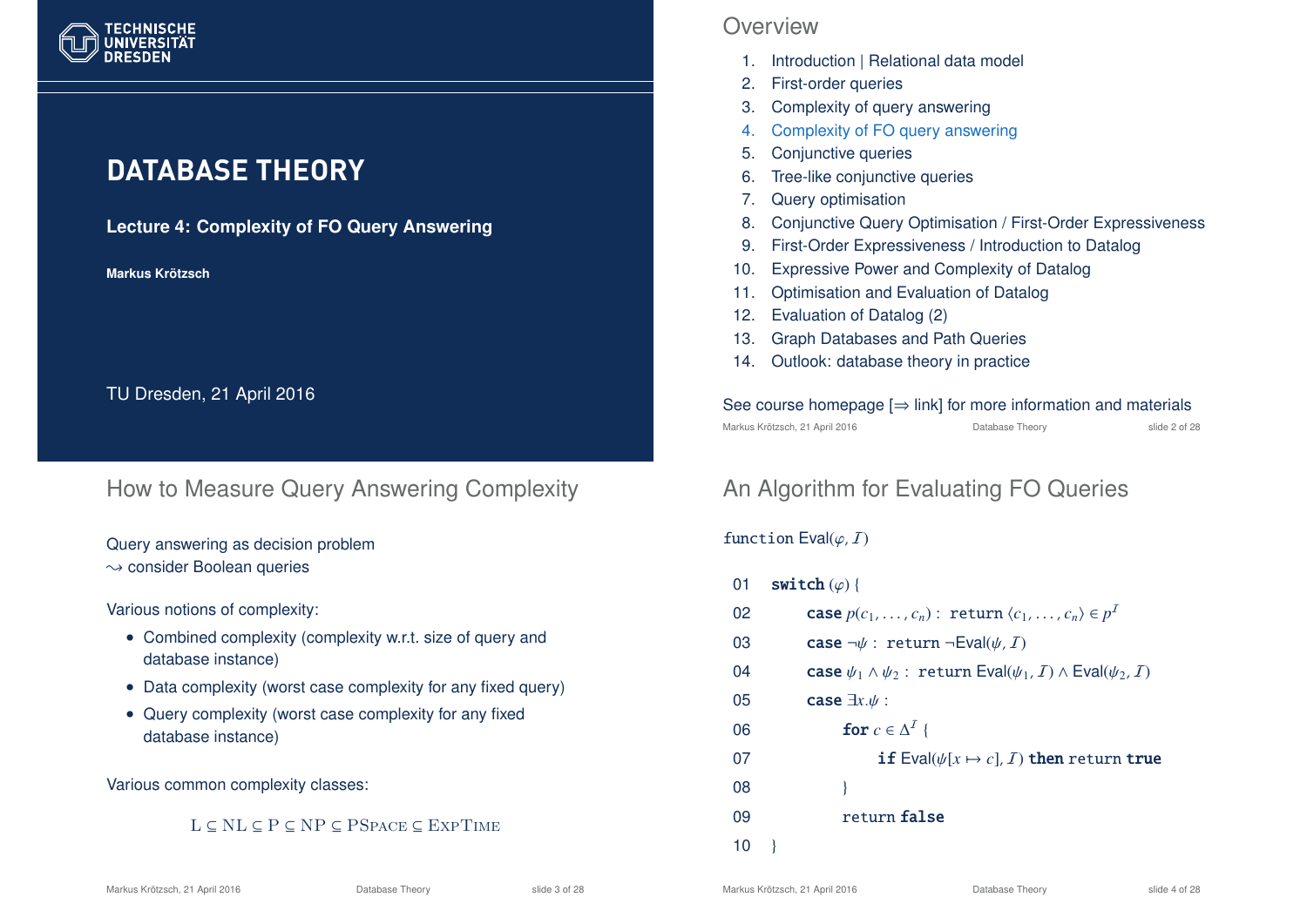## FO Algorithm Worst-Case Runtime

Let *m* be the size of  $\varphi$ , and let  $n = |I|$  (total table sizes)

- How many recursive calls of Eval are there?  $\rightarrow$  one per subexpression: at most *m*
- Maximum depth of recursion?  $\rightarrow$  bounded by total number of calls: at most *m*
- Maximum number of iterations of for loop?  $\sim |\Delta^2|$  ≤ *n* per recursion level  $\sim$  at most  $n^m$  iterations
- Checking  $\langle c_1, \ldots, c_n \rangle \in p^I$  can be done in linear time w.r.t. *n*

Runtime in  $m \cdot n^m \cdot n = m \cdot n^{m+1}$ 

Markus Krötzsch, 21 April 2016 Database Theory slide 5 of 28

## FO Algorithm Worst-Case Memory Usage

We can get better complexity bounds by looking at memory

Let *m* be the size of  $\varphi$ , and let  $n = |I|$  (total table sizes)

- For each (recursive) call, store pointer to current subexpression of ϕ: log *m*
- For each variable in ϕ (at most *m*), store current constant assignment (as a pointer): *m* · log *n*
- Checking  $\langle c_1, \ldots, c_n \rangle \in p^I$  can be done in logarithmic space w.r.t. *n*

Memory in  $m \log m + m \log n + \log n = m \log m + (m + 1) \log n$ 

## Time Complexity of FO Algorithm

Let *m* be the size of  $\varphi$ , and let  $n = |I|$  (total table sizes)

Runtime in  $m \cdot n^{m+1}$ 

Time complexity of FO query evaluation

- Combined complexity: in EXPTIME
- Data complexity (*m* is constant): in P
- Query complexity  $(n \text{ is constant})$ : in  $\text{ExPTIME}$

Markus Krötzsch, 21 April 2016 **Database Theory** Charles Krötzsch, 21 April 2016

# Space Complexity of FO Algorithm

Let *m* be the size of  $\varphi$ , and let  $n = |I|$  (total table sizes)

Memory in  $m \log m + (m + 1) \log n$ 

Space complexity of FO query evaluation

- Combined complexity: in PSPACE
- Data complexity (*m* is constant): in L
- Query complexity (*n* is constant): in PSPACE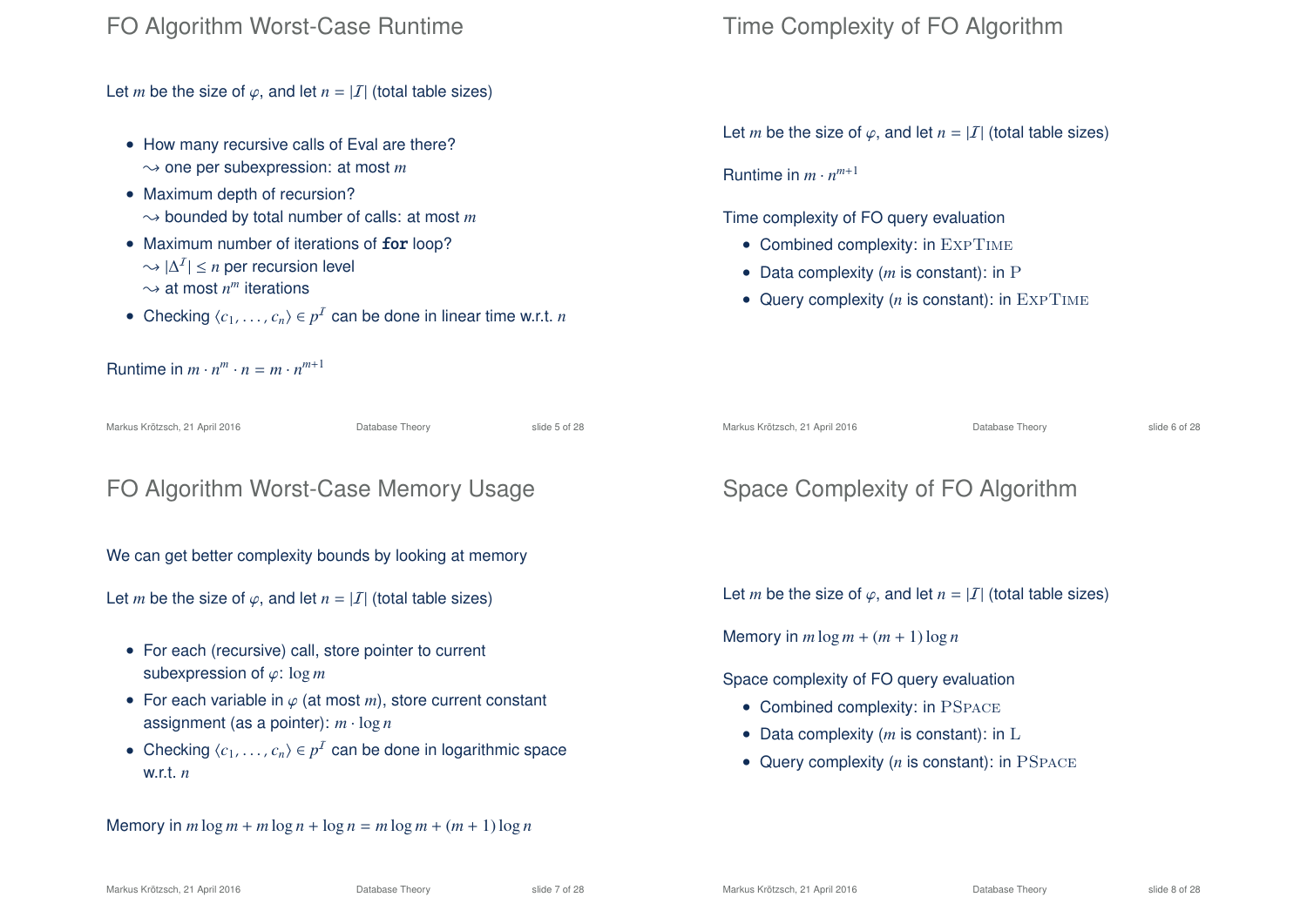## FO Combined Complexity

The algorithm shows that FO query evaluation is in PSpace. Is this the best we can get?

Hardness proof: reduce a known PSpace-hard problem to FO query evaluation

 $\sim$  QBF satisfiability

### Let  $Q_1X_1 \cdot Q_2X_2 \cdots Q_nX_n \cdot \varphi[X_1, \ldots, X_n]$  be a QBF (with  $Q_i \in \{\forall, \exists\}\$ )

- Database instance  $\mathcal I$  with  $\Delta^2 = \{0, 1\}$
- One table with one row:  $true(1)$
- Transform input QBF into Boolean FO query

 $Q_1x_1 \cdot Q_2x_2 \cdots Q_nx_n \cdot \varphi[X_1 \mapsto \text{true}(x_1) \ldots \cdot X_n \mapsto \text{true}(x_n)$ 

Markus Krötzsch, 21 April 2016 Database Theory slide 9 of 28

# Combined Complexity of FO Query Answering

### Theorem

The evaluation of FO queries is PSpace-complete with respect to combined complexity.

### We have actually shown something stronger:

### Theorem

The evaluation of FO queries is PSpace-complete with respect to query complexity.

## PSpace-hardness for DI Queries

The previous reduction from QBF may lead to a query that is not domain independent

Example: QBF  $\exists p.\neg p$  leads to FO query  $\exists x.\neg true(x)$ 

### Better approach:

- Consider QBF  $Q_1X_1 \cdot Q_2X_2 \cdots Q_nX_n \cdot \varphi[X_1, \ldots, X_n]$  with  $\varphi$  in negation normal form: negations only occur directly before variables  $X_i$  (still  $\mathrm{PSPACE}\text{-}\mathrm{complete:}$  exercise)
- Database instance  $\mathcal I$  with  $\Delta^2 = \{0, 1\}$
- Two tables with one row each:  $true(1)$  and  $false(0)$
- Transform input QBF into Boolean FO query

## $Q_1x_1 . Q_2x_2 . \cdots Q_nx_n . \varphi'$

where  $\varphi'$  is obtained by replacing each negated variable  $\neg X_i$ with false( $x_i$ ) and each non-negated variable  $X_i$  with true( $x_i$ ).

Markus Krötzsch, 21 April 2016 Database Theory slide 10 of 28

# Data Complexity of FO Query Answering

The algorithm showed that FO query evaluation is in L  $\rightarrow$  can we do any better?

What could be better than  $L$ ?

 $? \subseteq L \subseteq NL \subseteq P \subseteq ...$ 

 $\rightarrow$  we need to define circuit complexities first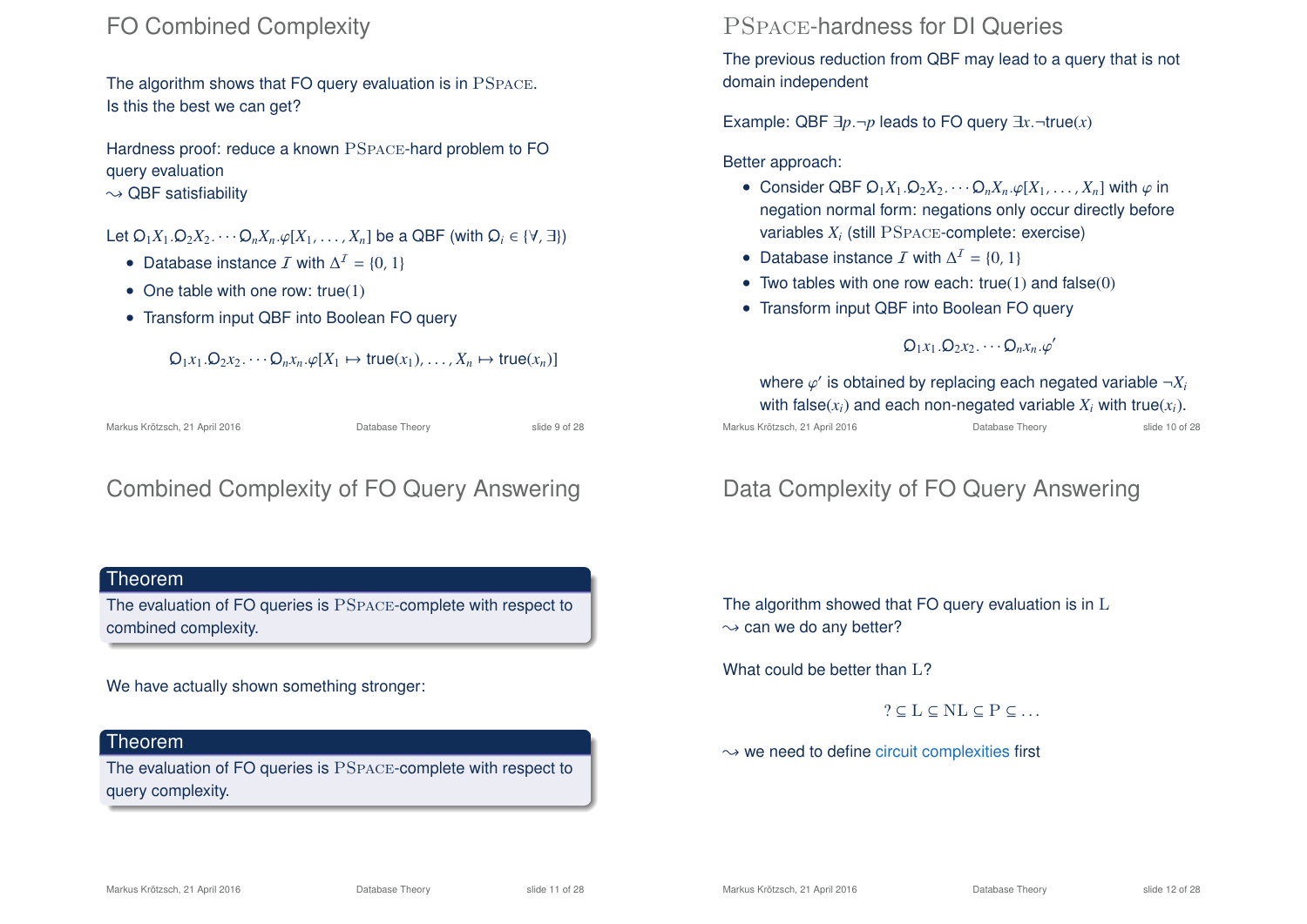## Boolean Circuits

### **Definition**

- A Boolean circuit is a finite, directed, acyclic graph where
	- each node that has no predecessors is an input node
	- each node that is not an input node is one of the following types of logical gate: AND, OR, NOT
	- one or more nodes are designated output nodes

 $\rightarrow$  we will only consider Boolean circuits with exactly one output

 $\rightarrow$  propositional logic formulae are Boolean circuits with one output and gates of fanout  $\leq 1$ 

Markus Krötzsch, 21 April 2016 **Database Theory** Slide 13 of 28

# Circuits as a Model for Parallel Computation

#### Previous example:



 $\sim$   $n^2$  processors working in parallel  $\rightarrow$  computation finishes in 2 steps

- size: number of gates = total number of computing steps
- depth: longest path of gates = time for parallel computation
- $\rightarrow$  refinement of polynomial time taking parallelizability into account

# Example

A Boolean circuit over an input string  $x_1x_2 \ldots x_n$  of length *n* 



| Corresponds to formula $(x_1 \wedge x_2) \vee (x_1 \wedge x_3) \vee \ldots \vee (x_{n-1} \wedge x_n)$ |                 |                |  |  |  |  |  |
|-------------------------------------------------------------------------------------------------------|-----------------|----------------|--|--|--|--|--|
| $\rightsquigarrow$ accepts all strings with at least two 1s                                           |                 |                |  |  |  |  |  |
| Markus Krötzsch, 21 April 2016                                                                        | Database Theory | slide 14 of 28 |  |  |  |  |  |

# Solving Problems With Circuits

Observation: the input size is "hard-wired" in circuits  $\rightarrow$  each circuit only has a finite number of different inputs  $\rightarrow$  not a computationally interesting problem

How can we solve interesting problems with Boolean circuits?

### **Definition**

A uniform family of Boolean circuits is a set of circuits  $C_n$  ( $n \geq 0$ ) that can be computed from *n* (usually in logarithmic space or time; we don't discuss the details here).

A language  $\mathcal{L} \subseteq \{0, 1\}^*$  is decided by a uniform family  $(C_n)_{n \geq 0}$  of Boolean circuits if for each word *w* of length |*w*|:

 $w \in \mathcal{L}$  if and only if  $C_{|w|}(w) = 1$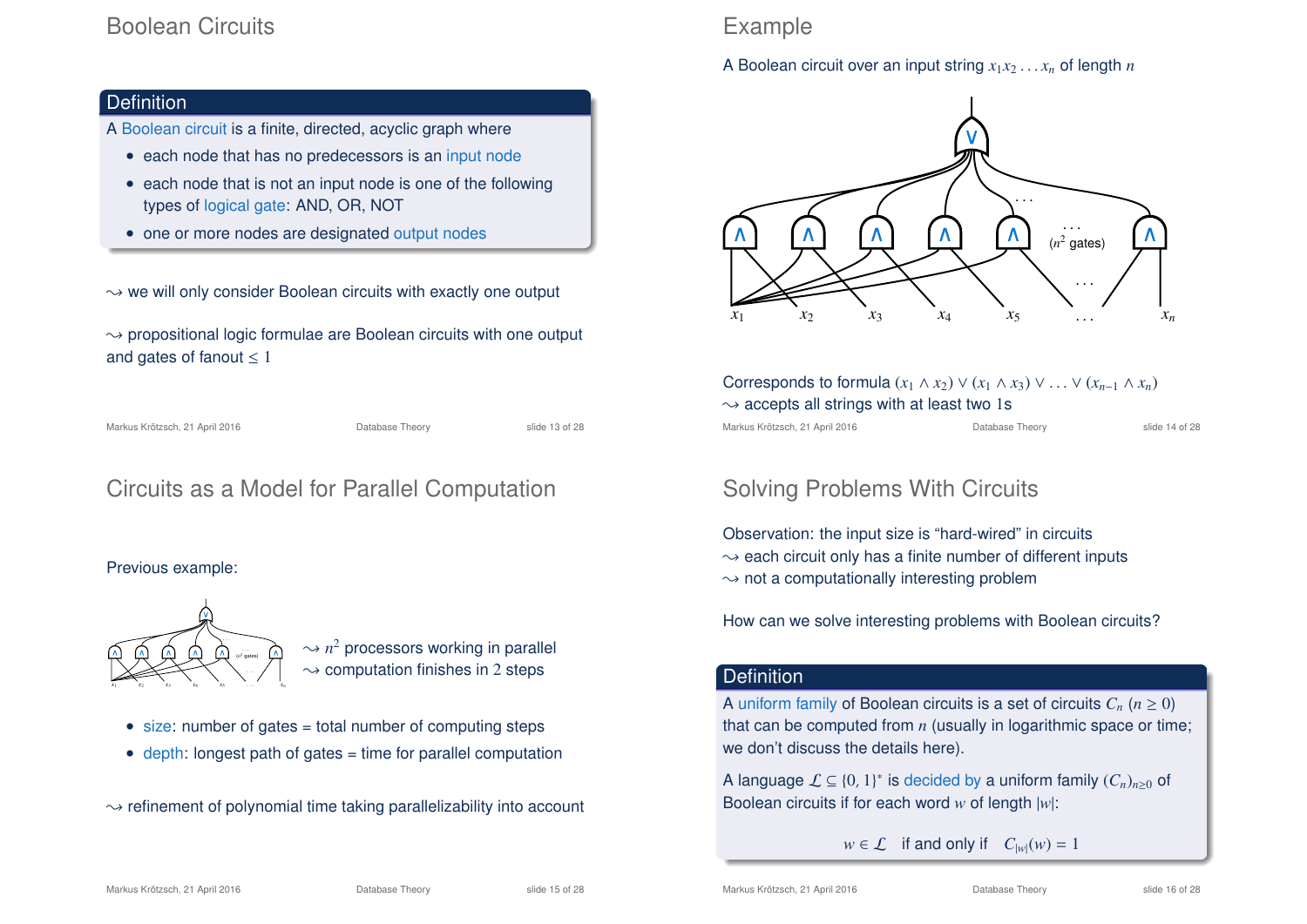Measuring Complexity with Boolean Circuits

How to measure the computing power of Boolean circuits?

### Relevant metrics:

- size of the circuit: overall number of gates (as function of input size)
- depth of the circuit: longest path of gates (as function of input size)
- fan in: two inputs per gate or any number of inputs per gate?

### Important classes of circuits: small-depth circuits

### **Definition**

- $(C_n)_{n\geq 0}$  is a family of small-depth circuits if
	- the size of  $C_n$  is polynomial in  $n$ ,
	- the depth of  $C_n$  is poly-logarithmic in *n*, that is,  $O(\log^k n)$ .

Markus Krötzsch, 21 April 2016 **Database Theory** Slide 17 of 28

## Example



family of polynomial size, constant depth, arbitrary fan-in circuits  $\rightarrow$  in AC<sup>0</sup>

We can eliminate arbitrary fan-ins by using more layers of gates:



family of polynomial size, logarithmic depth, bounded fan-in circuits  $\sim$  in  $NC<sup>1</sup>$ 

The Complexity Classes NC and AC

Two important types of small-depth circuits

## **Definition**

 $\mathrm{NC}^k$  is the class of problems that can be solved by uniform families of circuits  $(C_n)_{n>0}$  of fan-in  $\leq 2$ , size polynomial in *n*, and depth in  $O(\log^k n)$ .

The class NC is defined as  $NC = \bigcup_{k \geq 0} NC^k$ . ("Nick's Class" named after Nicholas Pippenger by Stephen Cook)

### **Definition**

 $\mathrm{AC}^k$  and  $\mathrm{AC}$  are defined like  $\mathrm{NC}^k$  and  $\mathrm{NC}$ , respectively, but for circuits with arbitrary fan-in. (A is for "Alternating": AND-OR gates alternate in such circuits)

Markus Krötzsch, 21 April 2016 **Database Theory** Slide 18 of 28

# Relationships of Circuit Complexity Classes

The previous sketch can be generalised:

 $NC^0 \subset AC^0 \subset NC^1 \subset AC^1 \subset \cdots \subset AC^k \subset NC^{k+1} \subset \cdots$ 

Only few inclusions are known to be proper:  $NC^0 \subset AC^0 \subset NC^1$ Direct consequence of above hierarchy:  $NC = AC$ 

Interesting relations to other classes:

## $NC^0 \subset AC^0 \subset NC^1 \subset L \subset NL \subset AC^1 \subset ... \subset NC \subset P$

Intuition:

- Problems in NC are parallelisable
- Problems in  $P \setminus NC$  are inherently sequential

### However: it is not known if  $NC \neq P$

Markus Krötzsch, 21 April 2016 Database Theory slide 19 of 28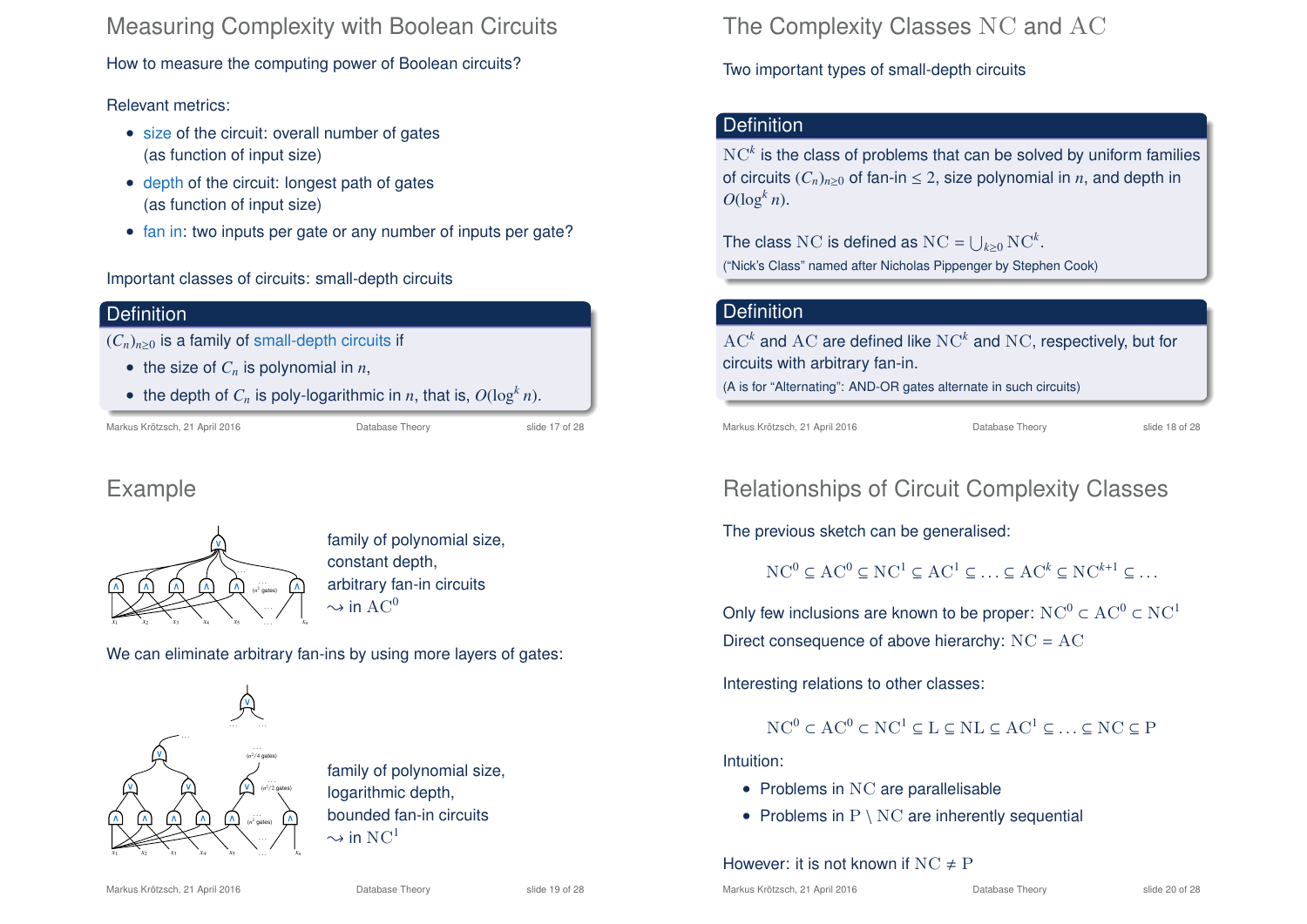## Back to Databases . . .

#### Theorem

The evaluation of FO queries is complete for (logtime uniform)  $AC<sup>0</sup>$ with respect to data complexity.

### Proof:

- Membership: For a fixed Boolean FO query, provide a uniform construction for a small-depth circuit based on the size of a database
- Hardness: Show that circuits can be transformed into Boolean FO queries in logarithmic time (not on a standard TM . . . not in this lecture)

Database Theory slide 21 of 28

## Example

#### We consider the formula

∃*z*.(∃*x*.∃*y*.*R*(*x*, *y*) ∧ *S*(*y*,*z*)) ∧ ¬*R*(*a*,*z*)

#### Over the database instance:

| R: |                  | S:            |   |              |
|----|------------------|---------------|---|--------------|
|    | $\boldsymbol{a}$ | $\mathfrak a$ | b | b            |
|    | $\overline{a}$   | b             | b | $\mathcal C$ |

Active domain: {*a*, *b*, *c*}

# From Query to Circuit

### Assumption:

- query and database schema is fixed
- database instance (and thus active domain) are variable

Construct circuit uniformly based on size of active domain

Sketch of construction:

- one input node for each possible database tuple (over given schema and active domain)
	- $\rightarrow$  true or false depending on whether tuple is present or not
- Recursively, for each subformula, introduce a gate for each possible tuple (instantiation) of this formula
	- $\rightarrow$  true or false depending on whether the subformula holds for this tuple or not
- Logical operators correspond to gate types: basic operators obvious, ∀ as generalised conjunction, ∃ as generalised disjunction
- subformula with *n* free variables  $\rightsquigarrow$  |**adom**|<sup>*n*</sup> gates  $\rightsquigarrow$  especially:  $|{\bf adom}|^0 = 1$  output gate for Boolean query

Markus Krötzsch, 21 April 2016 Database Theory slide 22 of 28

# Example: ∃*z*.(∃*x*.∃*y*.*R*(*x*, *y*) ∧ *S*(*y*,*z*)) ∧ ¬*R*(*a*,*z*)